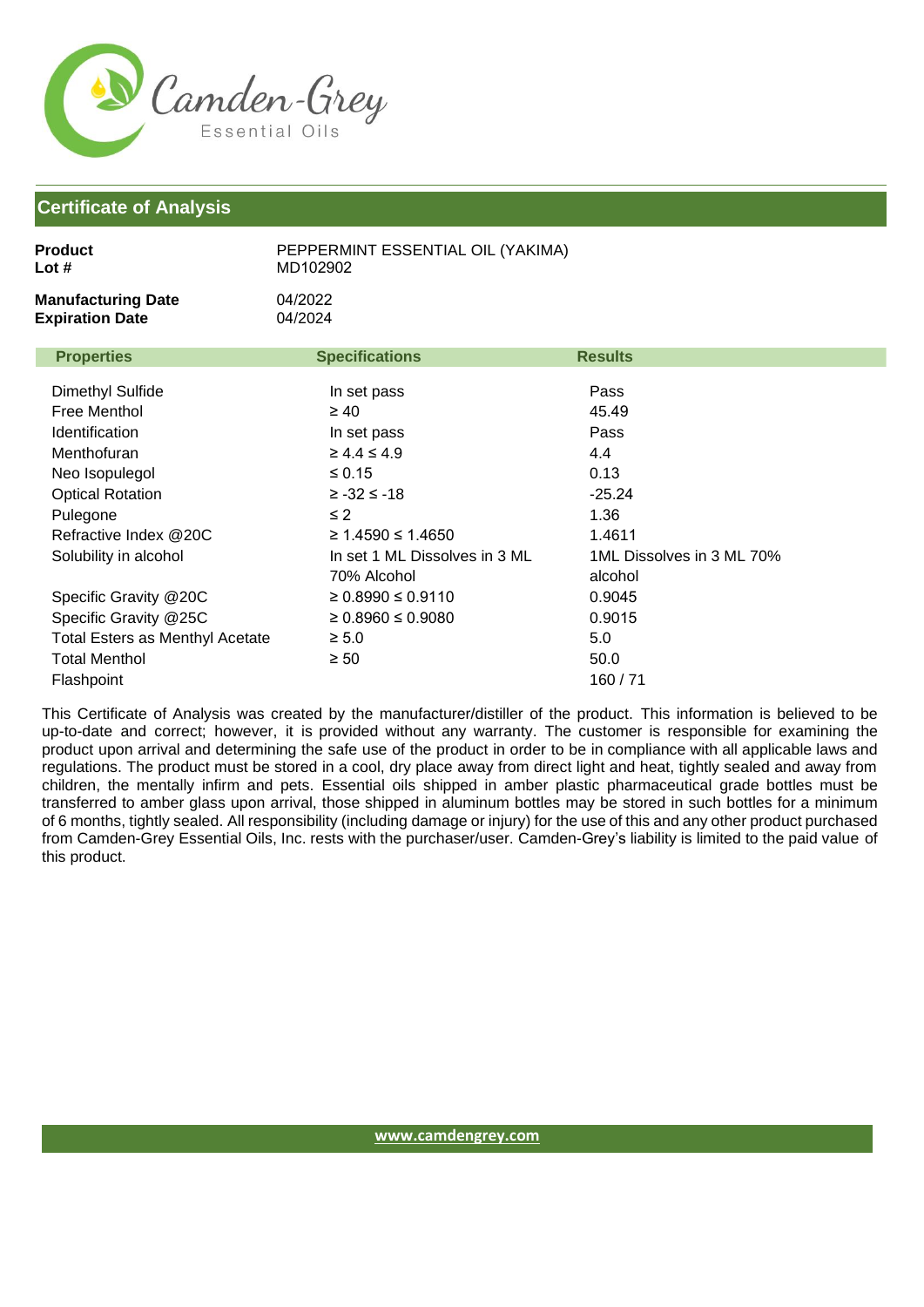

| <b>Product</b><br>Lot #                                                                                                                                                      | PEPPERMINT ESSENTIAL OIL (YAKIMA)<br>MD95186                                                                                                                                    |                                                                                                             |
|------------------------------------------------------------------------------------------------------------------------------------------------------------------------------|---------------------------------------------------------------------------------------------------------------------------------------------------------------------------------|-------------------------------------------------------------------------------------------------------------|
| <b>Manufacturing Date</b><br><b>Expiration Date</b>                                                                                                                          | <b>June 2021</b><br><b>June 2023</b>                                                                                                                                            |                                                                                                             |
| <b>Properties</b>                                                                                                                                                            | <b>Specifications</b>                                                                                                                                                           | <b>Results</b>                                                                                              |
| Dimethyl Sulfide<br>Free Menthol<br>Identification<br>Menthofuran<br>Neo Isopulegol<br><b>Optical Rotation</b><br>Pulegone<br>Refractive Index @20C<br>Solubility in alcohol | In set pass<br>$\geq 40$<br>In set pass<br>$\geq 4.4 \leq 4.9$<br>$\leq 0.15$<br>$≥ -32 ≤ -18$<br>$\leq$ 2<br>≥ 1.4590 ≤ 1.4650<br>In set 1 ML Dissolves in 3 ML<br>70% Alcohol | Pass<br>45.63<br>Pass<br>4.46<br>0.11<br>$-25.36$<br>1.22<br>1.4617<br>1ML Dissolves in 3 ML 70%<br>alcohol |
| Specific Gravity @20C<br>Specific Gravity @25C<br><b>Total Esters as Menthyl Acetate</b><br><b>Total Menthol</b><br>Flashpoint                                               | $\geq 0.8990 \leq 0.9110$<br>$\geq 0.8960 \leq 0.9080$<br>$\geq 5.0$<br>$\geq 50$                                                                                               | 0.9030<br>0.9000<br>5.0<br>51.54<br>160/71                                                                  |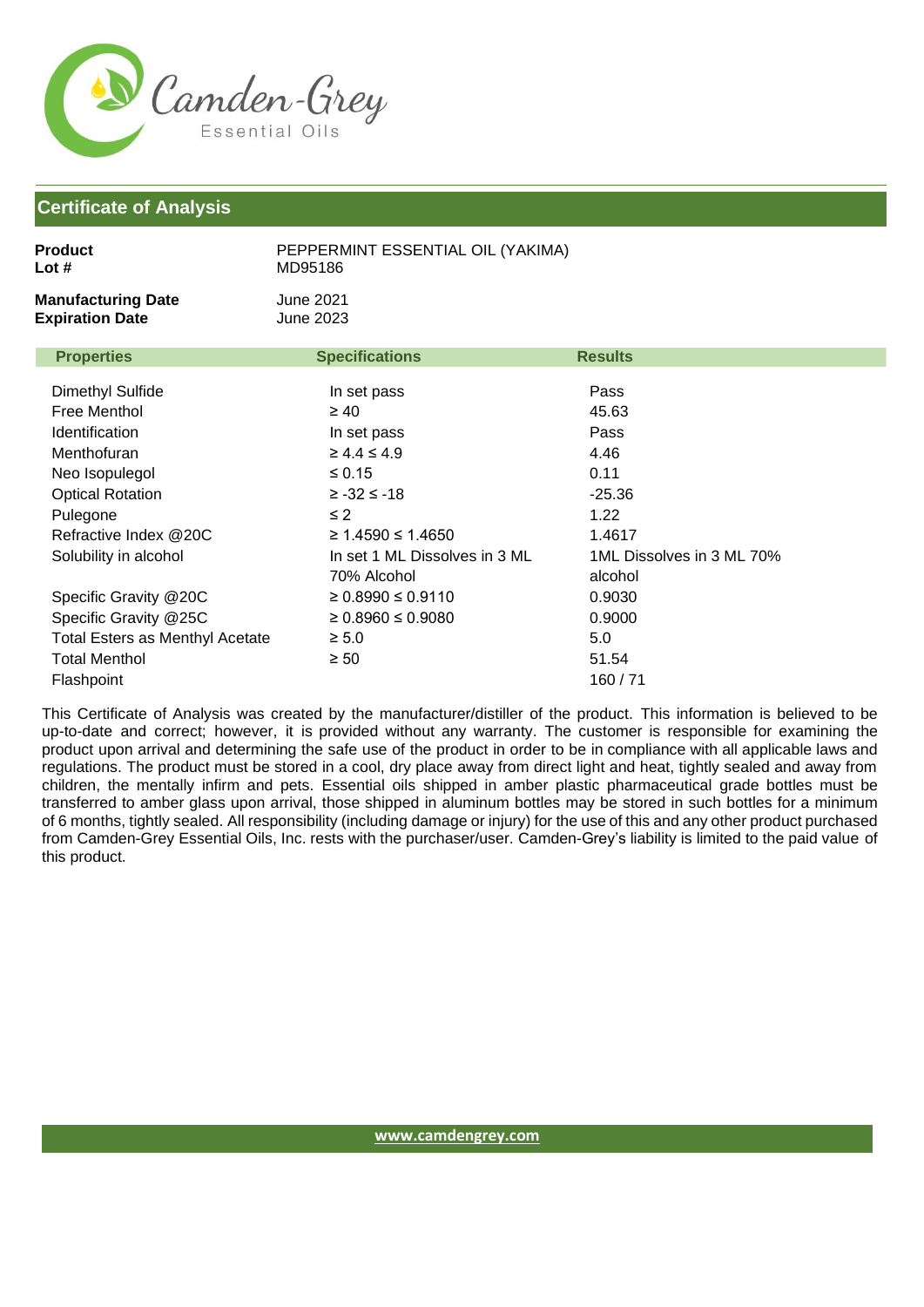

| 2 years<br><b>Properties</b><br><b>Specifications</b><br><b>Results</b><br>Dimethyl Sulfide<br>Pass<br>In set pass<br>Free Menthol<br>$\geq 40$<br>45.728<br><b>Identification</b><br>Pass<br>In set pass<br>$\geq 4.4 \leq 4.9$<br>4.40<br>Menthofuran |  |
|---------------------------------------------------------------------------------------------------------------------------------------------------------------------------------------------------------------------------------------------------------|--|
|                                                                                                                                                                                                                                                         |  |
|                                                                                                                                                                                                                                                         |  |
|                                                                                                                                                                                                                                                         |  |
|                                                                                                                                                                                                                                                         |  |
|                                                                                                                                                                                                                                                         |  |
|                                                                                                                                                                                                                                                         |  |
| $\leq 0.15$<br>0.126<br>Neo Isopulegol                                                                                                                                                                                                                  |  |
| <b>Optical Rotation</b><br>$-25.48$<br>$≥ -32 ≤ -18$                                                                                                                                                                                                    |  |
| $\leq$ 2<br>1.342<br>Pulegone                                                                                                                                                                                                                           |  |
| Refractive Index @20C<br>≥ 1.4590 ≤ 1.4650<br>1.4613                                                                                                                                                                                                    |  |
| In set 1 ML Dissolves in 3 ML<br>1ML Dissolves in 3 ML 70%<br>Solubility in alcohol                                                                                                                                                                     |  |
| 70% Alcohol<br>alcohol                                                                                                                                                                                                                                  |  |
| Specific Gravity @20C<br>$\geq 0.8990 \leq 0.9110$<br>0.9037                                                                                                                                                                                            |  |
| Specific Gravity @25C<br>$\geq 0.8960 \leq 0.9080$<br>0.90077                                                                                                                                                                                           |  |
| <b>Total Esters as Menthyl Acetate</b><br>5.0<br>$\geq 5.0$                                                                                                                                                                                             |  |
| <b>Total Menthol</b><br>$\geq 50$<br>51.325                                                                                                                                                                                                             |  |
| 160/71<br>Flashpoint                                                                                                                                                                                                                                    |  |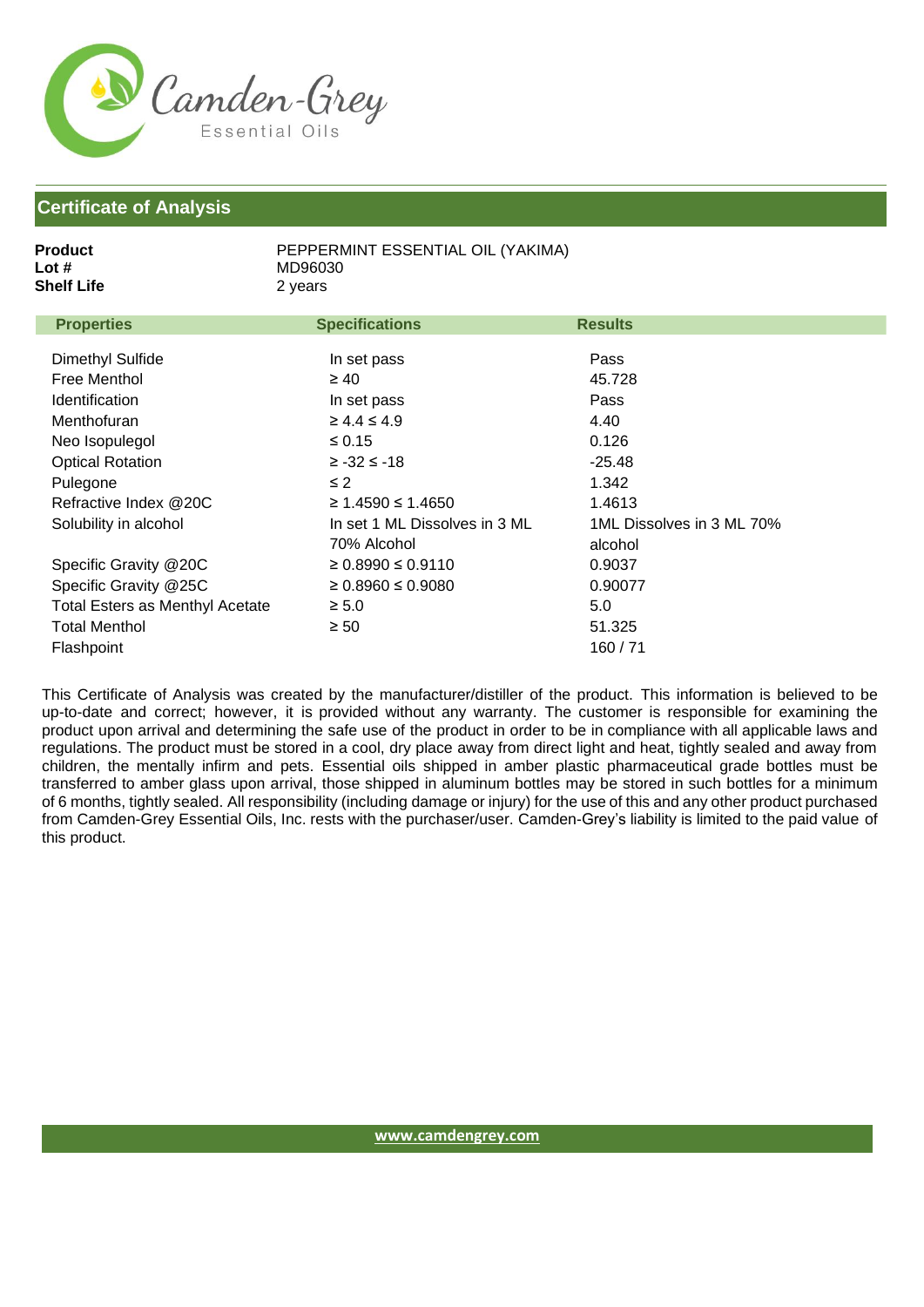

| Product    | PEPPERMINT ESSENTIAL OIL (YAKIMA) |
|------------|-----------------------------------|
| Lot #      | 14243726                          |
| Shelf Life | 1 vear                            |
|            |                                   |

| <b>Properties</b>                       | <b>Specifications</b>        | <b>Results</b> |  |
|-----------------------------------------|------------------------------|----------------|--|
| Appearance                              | Liquid                       | Conform        |  |
| Color                                   | <b>Colorless Pale Yellow</b> | Conform        |  |
| Odor                                    | Characteristic               | Conform        |  |
| Refractive Index 20 °C                  | $1.4590 - 1.4650$            | 1.4606         |  |
| Specific Gravity 20/20 <sup>°</sup> C   | $0.8900 - 0.9180$            | 0.9041         |  |
| Flash Point <sup>0</sup> F (Closed Cup) | 160                          | Conform        |  |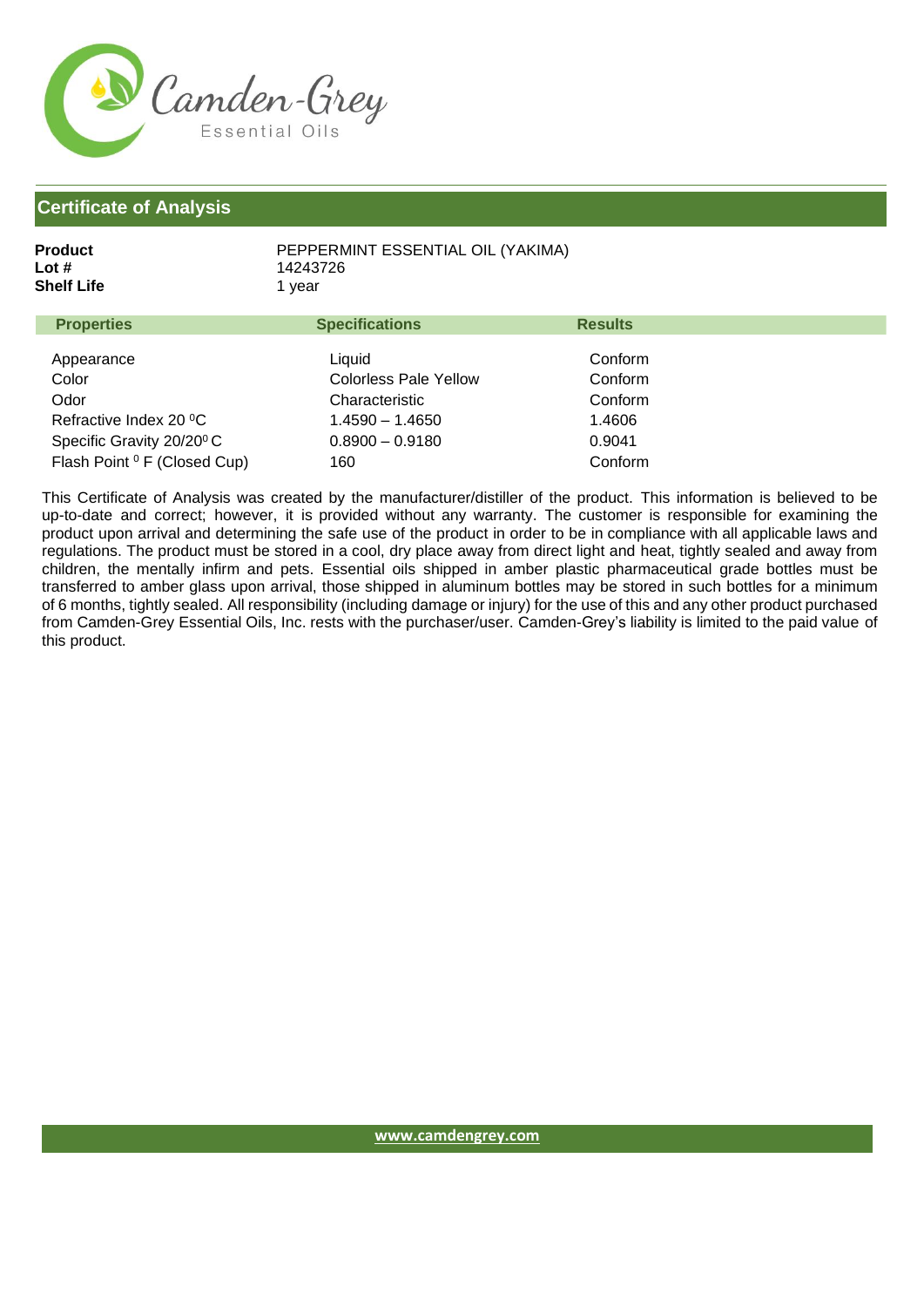

Refractive index 20<sup>0</sup> C

Odor

| Product           | PEPPERMINT ESSENTIAL OIL (YAKIMA) |                |
|-------------------|-----------------------------------|----------------|
| Lot #             | 13693717                          |                |
| Shelf Life        | 1.5 years                         |                |
| <b>Properties</b> | <b>Specifications</b>             | <b>Results</b> |
| Appearance        | Liquid                            | Conform        |
| Color             | Colorless- Pale yellow            | Conform        |

Characteristic 1.4590 – 1.4690

Specific Gravity 20<sup>0</sup> C Flash Point <sup>o</sup>F (Closed up) 0.8900 – 0.9180 160 0.9042 Conform This Certificate of Analysis was created by the manufacturer/distiller of the product. This information is believed to be up-to-date and correct; however, it is provided without any warranty. The customer is responsible for examining the product upon arrival and determining the safe use of the product in order to be in compliance with all applicable laws and regulations. The product must be stored in a cool, dry place away from direct light and heat, tightly sealed and away from children, the mentally infirm and pets. Essential oils shipped in amber plastic pharmaceutical grade bottles must be transferred to amber glass upon arrival, those shipped in aluminum bottles may be stored in such bottles for a minimum of 6 months, tightly sealed. All responsibility (including damage or injury) for the use of this and any other product purchased from Camden-Grey Essential Oils, Inc. rests with the purchaser/user. Camden-Grey's liability is limited to the paid value of this product.

Conform 1.4601